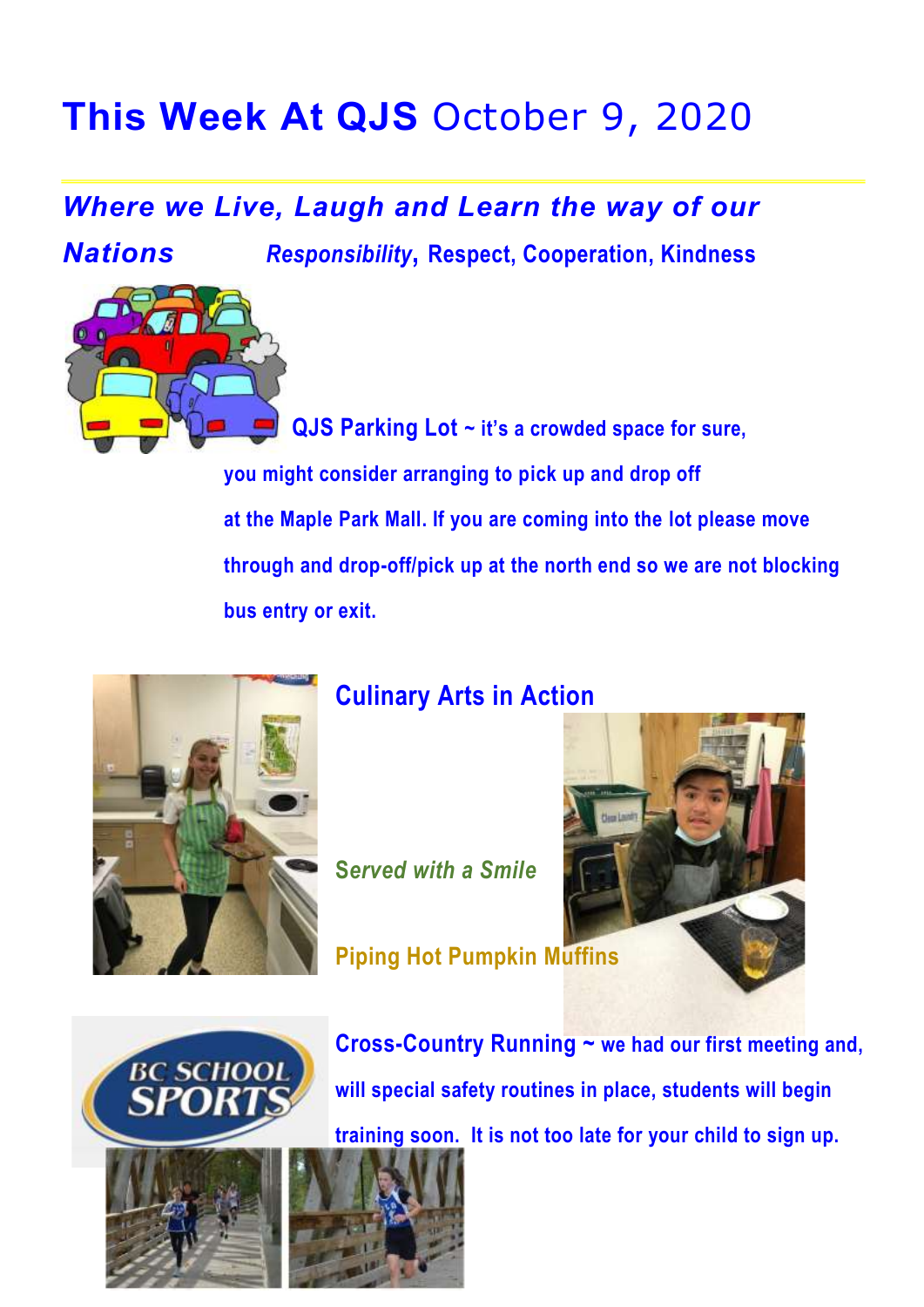### **Put October 19, 6:00 p.m. on your Calendar**



**\* Please call the office (250-747-2103) to register so we can plan for safe physical distancing. We will sign in, santitize, wear masks, and be physically distant during the time we are in the school. Unfortunately we cannot offer child minding at this time.**



#### **Fun Times in Drama Tech**



**Closed Campus—Let's reduce the confusion: Parents may pick up their children any time. Please sign them out at the office (call 250-747-2103). Otherwise they stay on campus. No permission to go away during the school day, unless students are with their family. We take our responsibility, to keep you children safe, seriously.**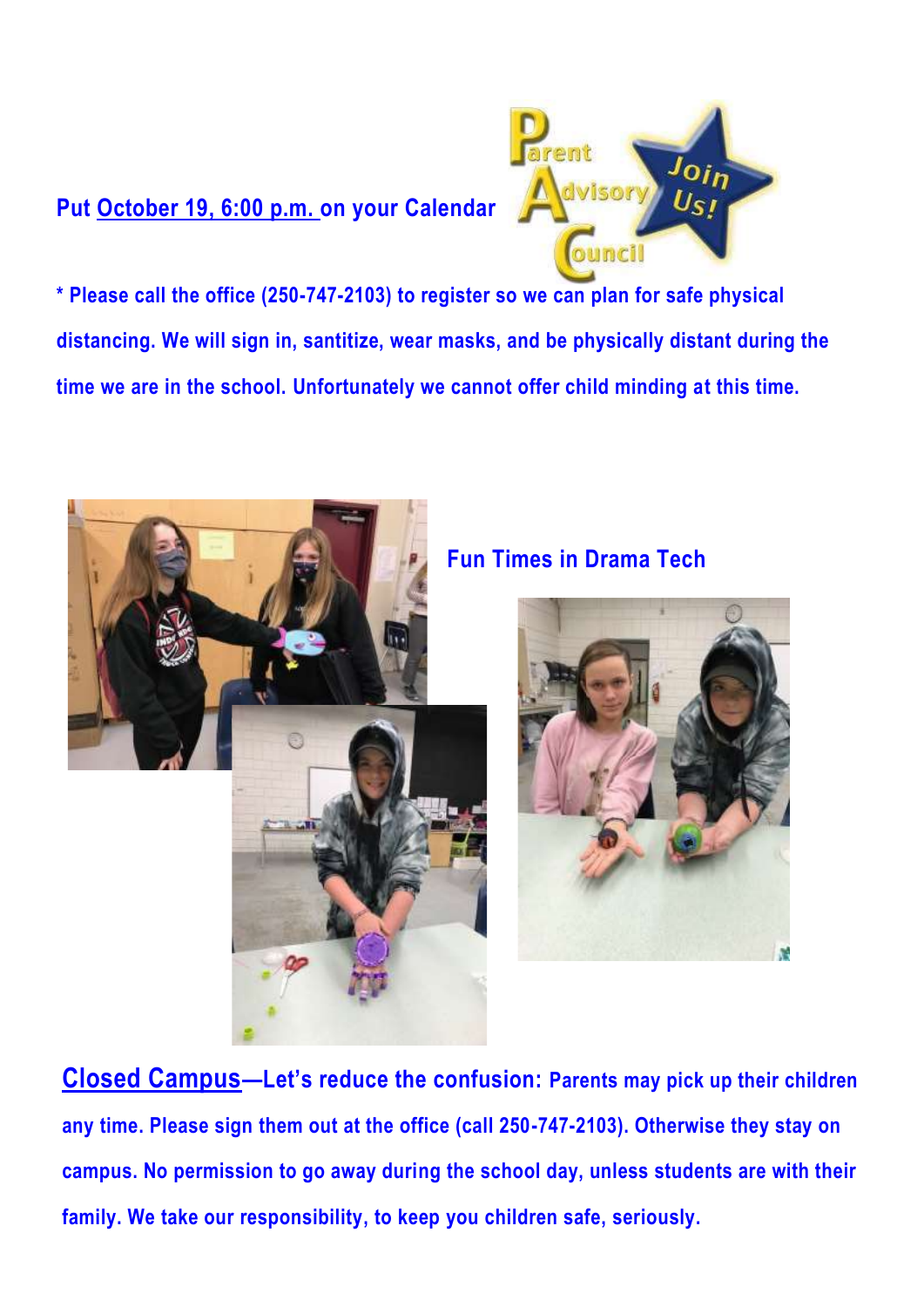#### **Special Event for Parents and Families**

#### **October 21st Film: 6:30 with a panel discussion immediately following event**



Are you watching kids scroll through life, with their rapid-fire thumbs and a six-second attention span? Physician and filmmaker Delaney Ruston saw that with her own kids and learned that the average kid spends 6.5 hours a day looking at screens. She wondered about the impact of all this time and about the friction occurring in homes and schools around negotiating screen time—friction she knew all too well.

In SCREENAGERS, as with her award-winning documentaries on mental health, Delaney takes a deeply personal approach as she probes into the vulnerable corners of family life, including her own, to explore struggles over social media, video games, academics and internet addiction. Through poignant, and unexpectedly funny stories, along with surprising insights from authors, psychologists, and brain scientists, SCREENAGERS reveals how tech time impacts kids' development and offers solutions on how adults can empower kids to best navigate the digital world and find balance.

Recommended Age: 10 and older

[https://www.eventbrite.ca/e/screenagers-growing-up-in-the-digital-age-screening-and-panel-discussion](https://www.eventbrite.ca/e/screenagers-growing-up-in-the-digital-age-screening-and-panel-discussion-tickets-122103662341)[tickets-122103662341](https://www.eventbrite.ca/e/screenagers-growing-up-in-the-digital-age-screening-and-panel-discussion-tickets-122103662341)



#### **THANKS!!!**

A GREAT BIG THANK YOU TO THE ELKS lODGE #298 and CASA DELL MELL ORCHARDS FOR THEIR DONATION OF ALL THE YUMMY APPLES. THEY ARE ALWAYS A BIG HIT WITH THE STUDENTS AND THEY ARE MUCH APPRECIATED!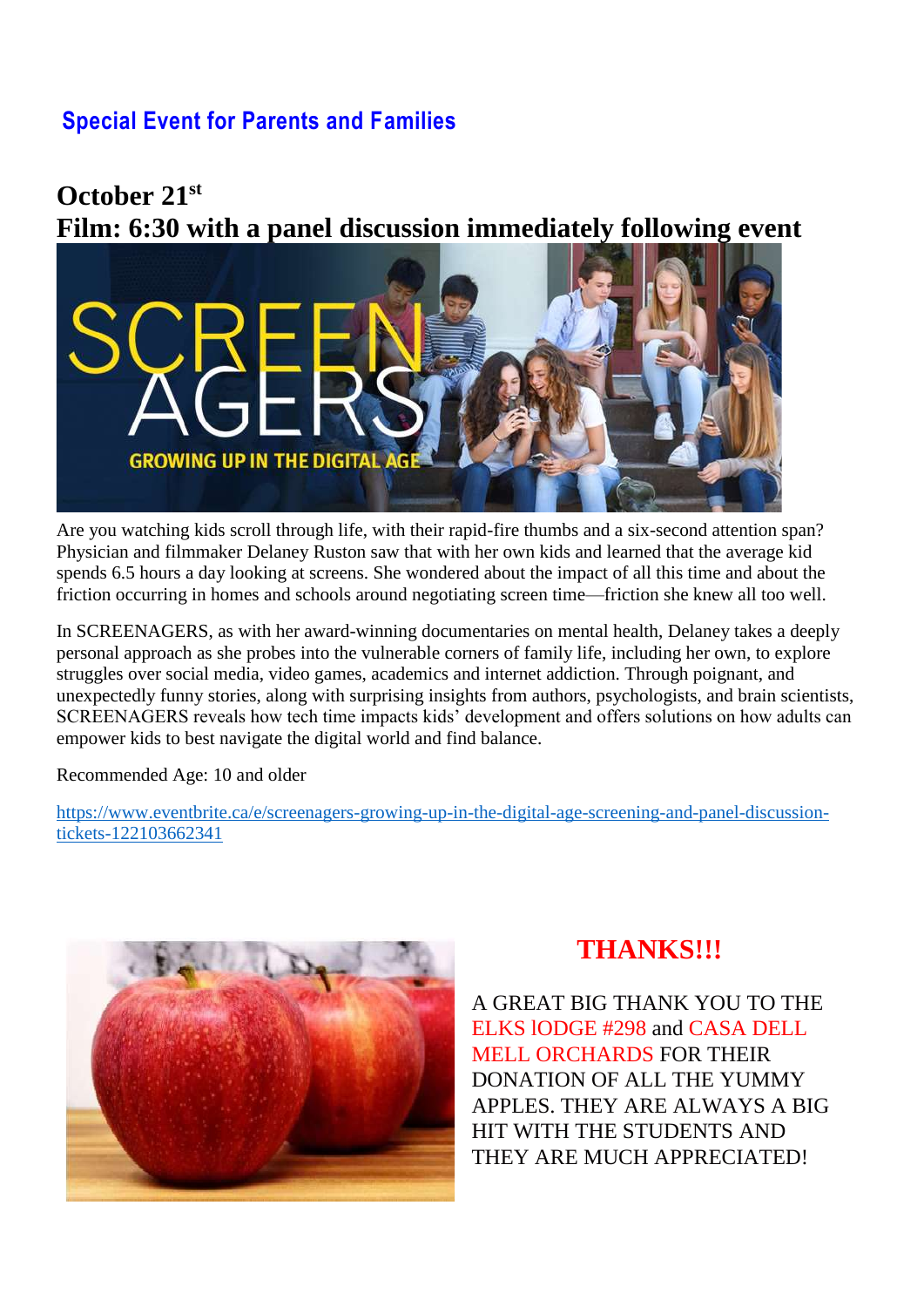## **Thanks to everyone for your ORANGE SHIRT SUPPORT**

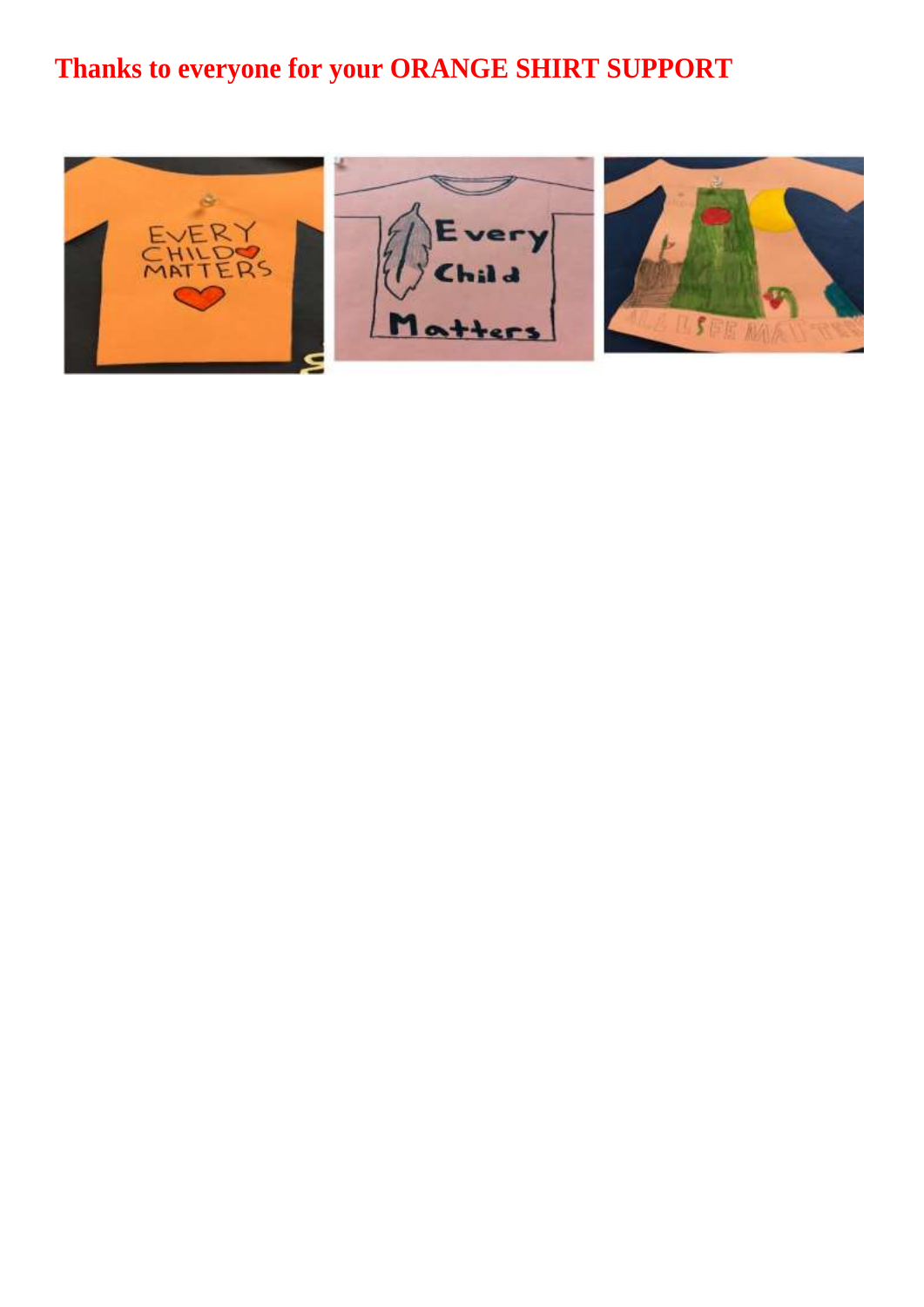









### **AND....MORE GRADE 9 MATH CLASS WORKING IN TEAMS**

**"WHO DUNNIT???"**